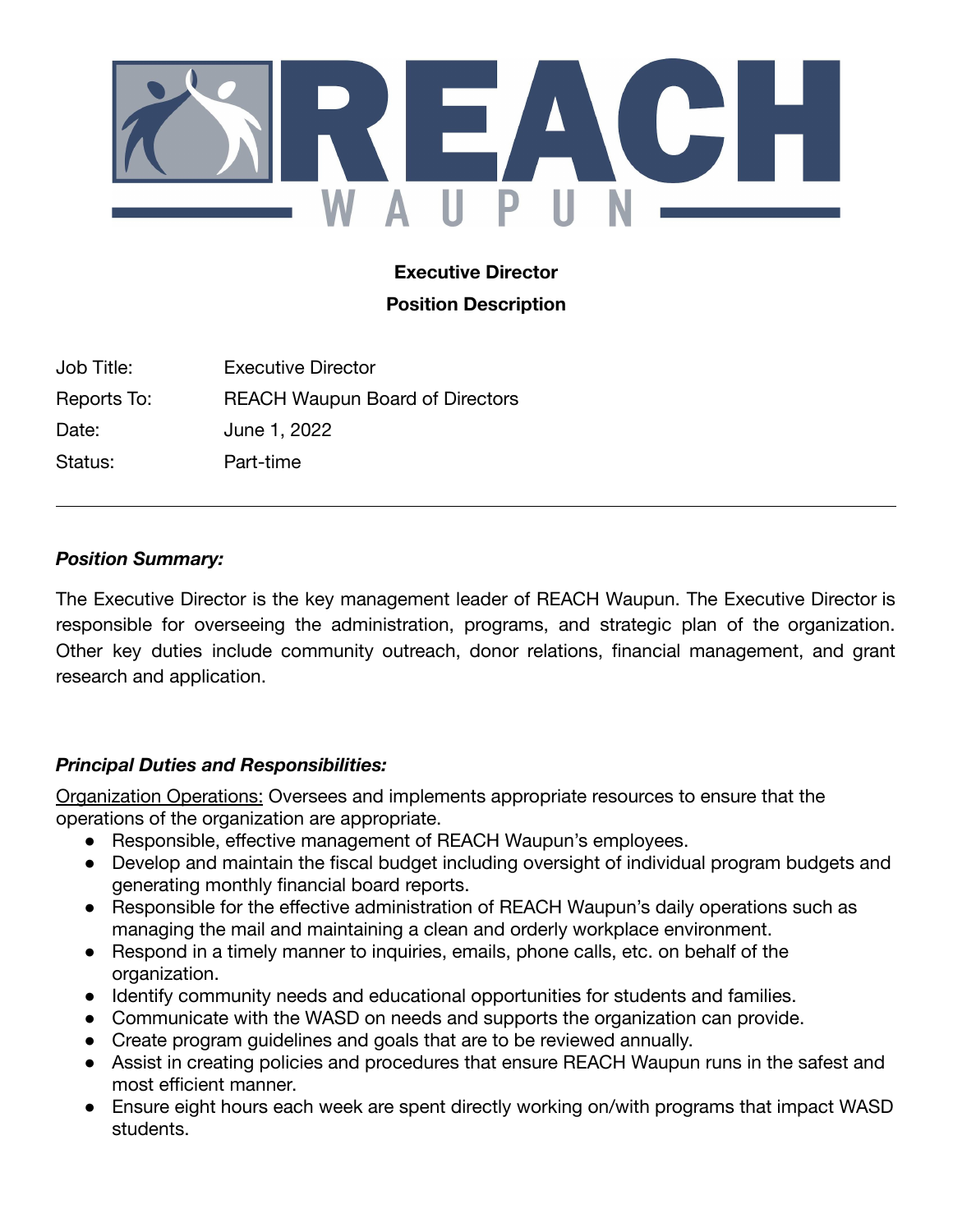Organization Mission and Strategy: Works with board and school staff to ensure that the mission is fulfilled through programs, strategic planning and community outreach.

- Responsible for implementation/oversight of REACH One mentor program.
	- o Supervisor to the REACH One Program Coordinator to ensure program goals are being met. A position review is to be conducted annually.
	- o Develop and oversee programming.
	- o Manage and interpret data to ensure the program is running effectively.
	- o Communicate regularly with WASD about progress and changes to the program.
- Responsible for the oversight of the Marketing and Fundraising Committee.
	- o Supervisor to the Marketing and Fundraising Coordinator (MFC) to ensure marketing and fundraising goals are being met. A position review is to be conducted annually.
	- o Create an annual marketing strategy.
	- o Create an annual fundraising strategy.
	- o Responsible for oversight of marketing material to maintain consistent REACH branding.
- Responsible for implementation/administration of the REACH Relief program.
	- o Focus is with youth in the WASD, with an emphasis on removing obstacles/barriers for students.
	- o Appropriate administration and disbursement of grant money received to support WASD students per program guidelines.
	- o Regularly communicate with WASD staff about student needs.
	- o Regularly communicate with the REACH Relief Committee to determine financial awards.
- Responsible for implementation/oversight of the Food Insecurity Committee.
	- o If applicable, manage the Mission Backpack partnership agreement by ensuring appropriate documentation is obtained and regular communication.
	- o Maintain a relationship with Waupun Food Pantry.
	- o Coordinate the voucher program with Kwik Trip.
- Responsible for developing other programs and resources necessary to support REACH Waupun's mission.
- Responsible for researching and applying for grants that benefit REACH Waupun and its programs.
- Responsible for maintaining and expanding the base of local businesses, service groups, and faith communities supporting REACH Waupun's mission.
- Responsible for the enhancement of REACH Waupun's image by being active and visible in the community and building relationships with other professionals, civic and private organizations, and local businesses.